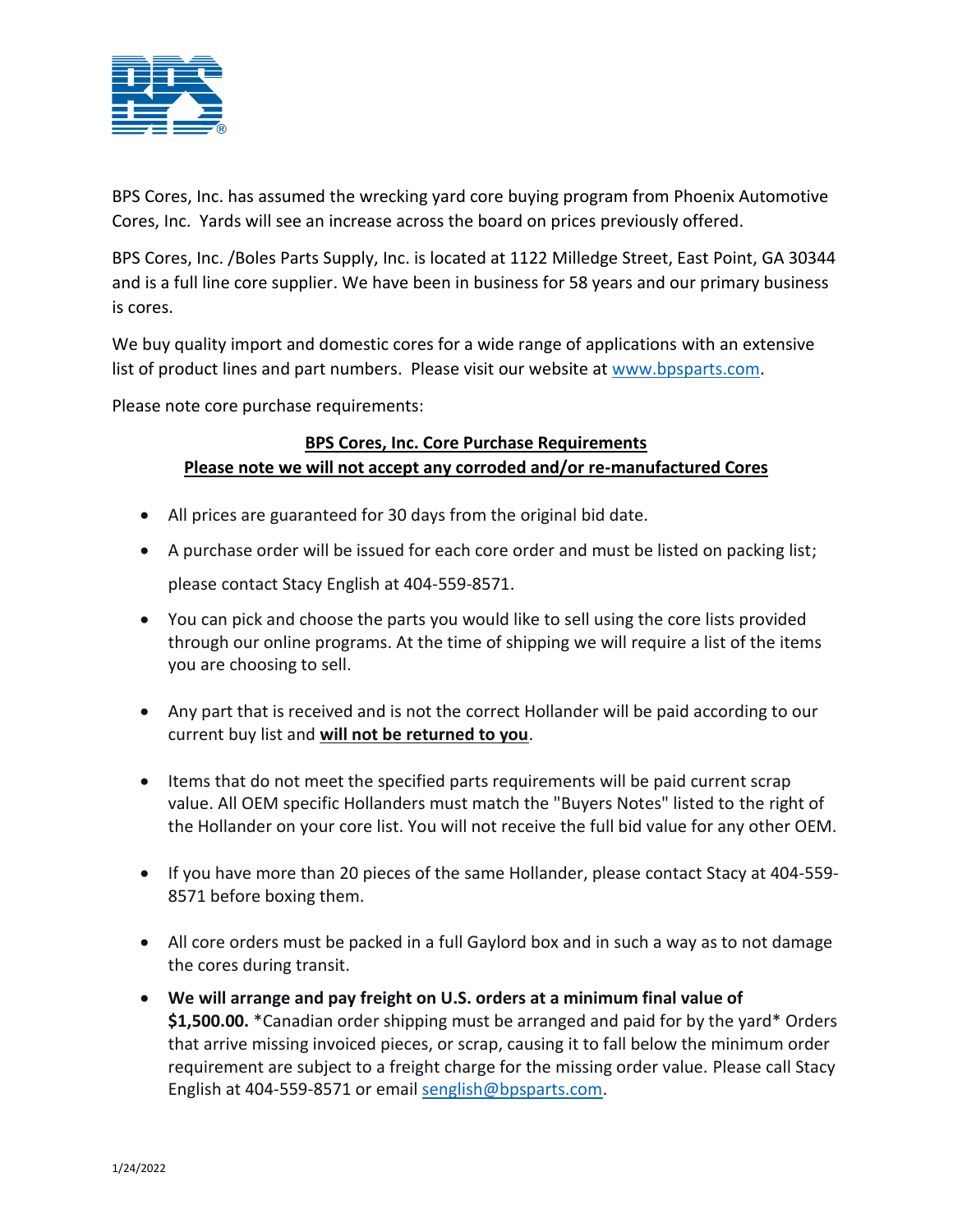• Payment for 50% of each order will be paid upon shipping and the balance paid when the order has been processed; which is generally within 30 days after it arrives at our facility. If there are any discrepancies a report will be sent once the order is checked in and any deductions will be applied to the final payment. Payments may be made by ACH, Wire, or Check.

**ATTENTION:** *We reserve the right to apply a freight deduction to your order if we receive parts which are identified as scrap or miscellaneous items we did not advertise on our programs*. This percentage of our freight cost is calculated based upon the weight of the unwanted scrap items and this will be deducted from your final payment.

## **Please note the conditions for each type of core:**

**A/C Compressors:** Units must turn freely and pump, must have good clutch. No broken cases or mounts, no burned units, no damaged ports, no broken plugs or ports.

**ABS (Anti-lock Braking System):** Units must be free of any damage such as broken housing, no broken plugs, plastic case around the module is required and must not be damaged, cracked, or crushed. Must have the original manufacturer OE tag.

**Alternators**: Must be complete with no broken or cracked housing, fins, plugs, battery posts, or pulleys, they must turn freely, and we will not accept any with melted plastic or burn units.

**Brake Calipers**: Complete with bracket attached, rear calipers must have all levers and springs, no damaged castings, no broken bleeders, and no missing pistons. Calipers cannot be rusty, pitted or corroded. Plastic housing cannot be broken (when applicable).

**ECM & BCM**: Units must have no dents, required to have clean and clearly legible manufacturer ID labels, no broken plugs, no bent pins, and no rust or water damage.

**Fuel Pump:** No broken plugs, no broken housing, must have all connectors, clips, and critical components, original OE label is required to be legible, will not accept any with rust or water damage.

**Power Brake Booster:** Must have clean & clear manufacturer ID labels, they cannot be dented, no bent or broken mounting bolts, no broken plastic hubs, and they need to be complete with pushrod (this has a number on it that determines the ID). The pushrods cannot be bent. They must be separated from Brake Master Cylinder. On Hydroboost units, the push rod must be present and the socket that attaches the rod to the unit cannot be damaged, split, or severely elongated.

**Power Steering Pumps:** No broken or cracked mounts or cases, must turn and pump, must be complete with pulley and integral reservoir, no damaged ports, or broken sensors (when applicable).

**Starters**: Must be complete and have no broken or cracked housings, no broken plugs or battery posts, no broken solenoids, no burned or melted units, drive gear rotates freely.

**Steering Gear Boxes**: Cannot have cracked housing, no twisted or damaged input or output shafts.

**Steering Rack and Pinions**: Must have all tie rods, inner tie rods cannot be bent or damaged, no cracked housing or casting, no broken plugs, no missing or broken sensors (when applicable),